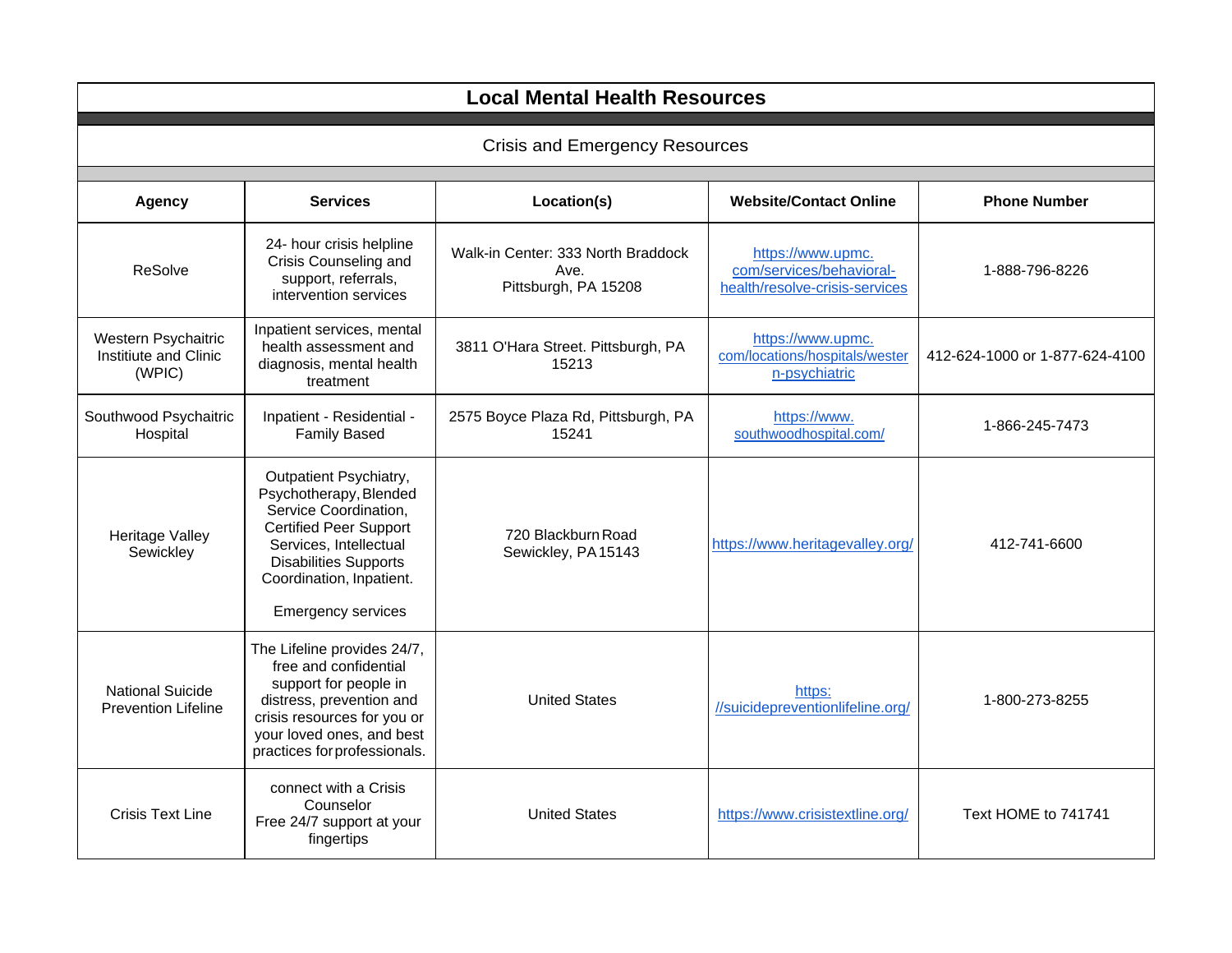| Pennsylvania 211:<br>Get Connected. Get<br>Help. | Crisis lines - housing - food<br>-utilities - employment -<br>health - disaster - clothing-<br>legal - transportation -<br>veterns - many more           | Pennsylvania                                                                                                                                  | https://www.pa211.org/                                                                                                | 211                                                                                              |
|--------------------------------------------------|----------------------------------------------------------------------------------------------------------------------------------------------------------|-----------------------------------------------------------------------------------------------------------------------------------------------|-----------------------------------------------------------------------------------------------------------------------|--------------------------------------------------------------------------------------------------|
| The Trevor Project                               | Crisis Intervention and<br>Suicide Prevention for<br>Lesbian, Gay, Bi-Sexual<br>and Transgendered<br>Youth/Teens                                         | Online                                                                                                                                        | https://www.thetrevorproject.<br>ora/                                                                                 | 1-866-488-7386                                                                                   |
|                                                  |                                                                                                                                                          |                                                                                                                                               |                                                                                                                       |                                                                                                  |
|                                                  |                                                                                                                                                          | <b>Outpatient Mental Health Providers</b>                                                                                                     |                                                                                                                       |                                                                                                  |
| <b>Agency</b>                                    | <b>Services</b>                                                                                                                                          | Location(s)                                                                                                                                   | <b>Website/Contact Online</b>                                                                                         | <b>Phone Number</b>                                                                              |
|                                                  |                                                                                                                                                          |                                                                                                                                               |                                                                                                                       |                                                                                                  |
| Pressley Ridge                                   | In-person and virtual:<br>Outpatient, Individual<br>therapy, family therapy,<br>group therapy, psychiatric<br>evaluations, and medication<br>management. | 530 Marshall Avenue, Pittsburgh, PA<br>15214,<br>2611 Stayton Avenue, Pittsburgh, PA<br>15212,<br>1450 Ingham Street, Pittsburgh, PA<br>15212 | https://www.pressleyridge.<br>org/services/outpatient-<br>treatment-counseling/family-%<br>e2%80%8bcounseling-center/ | (412) 321-6995                                                                                   |
| <b>Holy Family Institute</b>                     | In-person and virtual:<br>Oupatient: Individual<br>therapy, family therapy,<br>group therapy, psychiatric<br>evaluations, medication<br>management       | 8235 Ohio River Blvd, Pittsburgh, PA,<br>15202                                                                                                | https://www.hfi-pgh.<br>org/mental-health-<br>services/mental-health-<br>counseling/                                  | 412-766-9020 x1222                                                                               |
| Pittsburgh Mercy                                 | Outpatient: Individual,<br>Family, Group, Psychiatric<br>Evaluation, Medication<br>management                                                            | 1200 Reedsdale Street<br>Pittsburgh, PA 15233-2109                                                                                            | https://www.pittsburghmercy.<br>org/behavioral-health/services-<br>children-adolescents/                              | 1-877-637-2924                                                                                   |
| <b>Staunton Clinic</b>                           | Outpatient: Individual,<br>Family, Marital therapy and<br>psychaitric evaluations                                                                        | 612 Lincoln Avenue<br>Bellevue, PA 15202                                                                                                      | https://www.heritagevalley.<br>org/pages/staunton-clinic-<br>bellevue                                                 | For Information Call:<br>412-749-7330<br><b>Request for Outpatient Services:</b><br>412-749-7341 |
| Allegheny Health<br>Network (AHN)                | <b>Trauma Treatment</b>                                                                                                                                  | 501 Penn Avenue<br>Pittsburgh, PA 15222                                                                                                       | https://www.ahn.<br>org/services/psychiatry-<br>mental-<br>health/treatments/trauma-<br>children-adolescents.html     | 412-330-4328                                                                                     |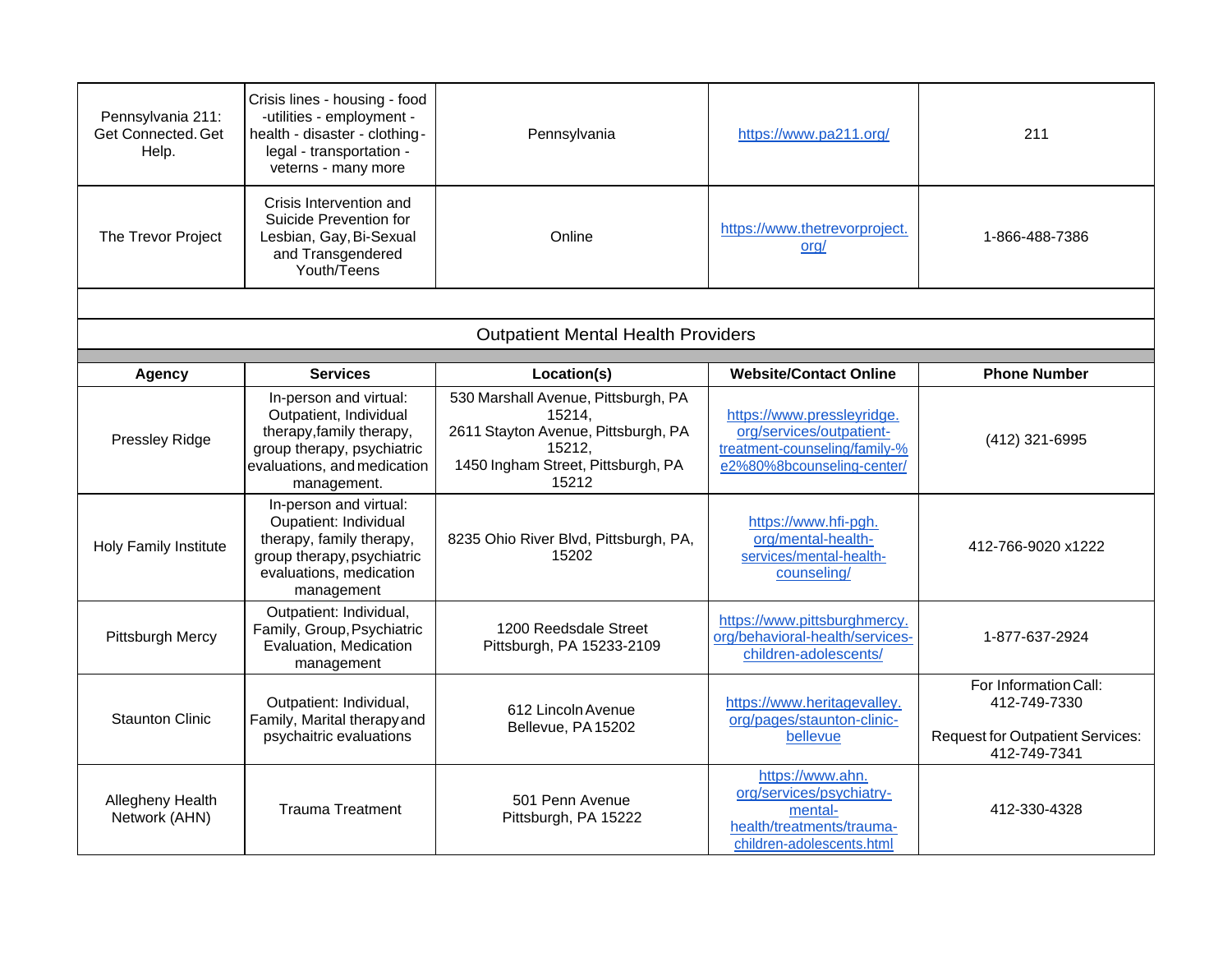| <b>Family Resources</b>                                                                       | <b>Outpatient Counseling</b>                                                                                     | 1425 Forbes Ave<br>Pittsburgh, PA 15219                                                                                                                                                                                                                                                                                                                    | https://familyresources.<br>org/whatwedo/#counseling-<br>center | 412-363-1702                                             |
|-----------------------------------------------------------------------------------------------|------------------------------------------------------------------------------------------------------------------|------------------------------------------------------------------------------------------------------------------------------------------------------------------------------------------------------------------------------------------------------------------------------------------------------------------------------------------------------------|-----------------------------------------------------------------|----------------------------------------------------------|
| <b>STAR-Center (Services</b><br>For Teens At Risk)<br>Through the University<br>of Pittsburgh | Outpatient Counseling,<br><b>Intensive Outpatient</b><br>Counseling (IOP), Survivors<br>of Suicide Support Group | 3811 O'Hara Street<br>Pittsburgh, PA 15213                                                                                                                                                                                                                                                                                                                 | https://www.starcenter.pitt.edu/                                | 412-246-5619                                             |
| Kathleen Prince,<br>Licensed Professional<br>Counselor                                        | <b>Outpatient Counseling</b>                                                                                     | 1789 Pine Hollow Road<br>McKees Rocks, PA 15136                                                                                                                                                                                                                                                                                                            | https://kathleenprincelpc.<br>wixsite.com/website               | kathleenprince.lpc@gmail.com<br>(412) 443-5575           |
| <b>AIBDT Psychological</b><br><b>Services</b>                                                 | <b>Outpatient Counseling</b>                                                                                     | 6000 Steubenville Pike, Suite 106<br>McKees Rocks, PA 15136                                                                                                                                                                                                                                                                                                | https://www.aibdt.<br>com/specialty-services                    | (412) 329-7778                                           |
| The Counseling<br>Initiative                                                                  | <b>Outpatient Counseling</b>                                                                                     | 5362 Steubenville Pike<br>McKees Rocks, PA 15136                                                                                                                                                                                                                                                                                                           | https://www.tcipittsburgh.com/                                  | info@TClpittsburgh.com<br>(412) 409 - 9169               |
| <b>Christian Counseling</b><br>Associates                                                     | <b>Faith Based Counseling</b>                                                                                    | 1040 E. Windhaven Rd., Pittsburgh, PA<br>15205                                                                                                                                                                                                                                                                                                             | https://christiancounselingwpa.<br>com/gd-home/robinson-cca/    | 412-357-2689                                             |
| <b>Stepping Stones</b><br><b>Psychiatric Care</b>                                             | <b>Psychiatric Care</b>                                                                                          | 1370 Washington Pike, Suite LL8<br>Bridgeville, PA 15017                                                                                                                                                                                                                                                                                                   | https://www.sspcare.com/                                        | Bridgeville:<br>Phone: 412-221-7770<br>Fax: 412-221-7773 |
|                                                                                               |                                                                                                                  | 1800 Pine Hollow Rd, Suite 3D<br>Kennedy Township, PA 15136                                                                                                                                                                                                                                                                                                |                                                                 | Kennedy:<br>Phone: 412-458-1194<br>Fax: 412-221-7773     |
| Persoma Counseling<br>Associates                                                              | Counseling<br>Psychiatry<br><b>ADHD Speciality Program</b><br>Coaching<br>Consulting                             | Monroeville: 2540 Monroeville Blvd.<br>Monroeville, PA 15146<br>Shadyside: 401 Shady Ave., Suite B-<br>205 Pittsburgh, PA 15206<br>Fox Chapel: 1386 Old Freeport Road,<br>Suite 1AF Pittsburgh, PA 15238<br>South Hills: 37 McMurray Road, Suite<br>102, Pittsburgh, PA 15241<br>Robinson Township: 200 Hightower<br>Blvd., Suite 11, Pittsburgh, PA 15205 | https://persoma.com/<br>info@persoma.com                        | 412-823-5155                                             |